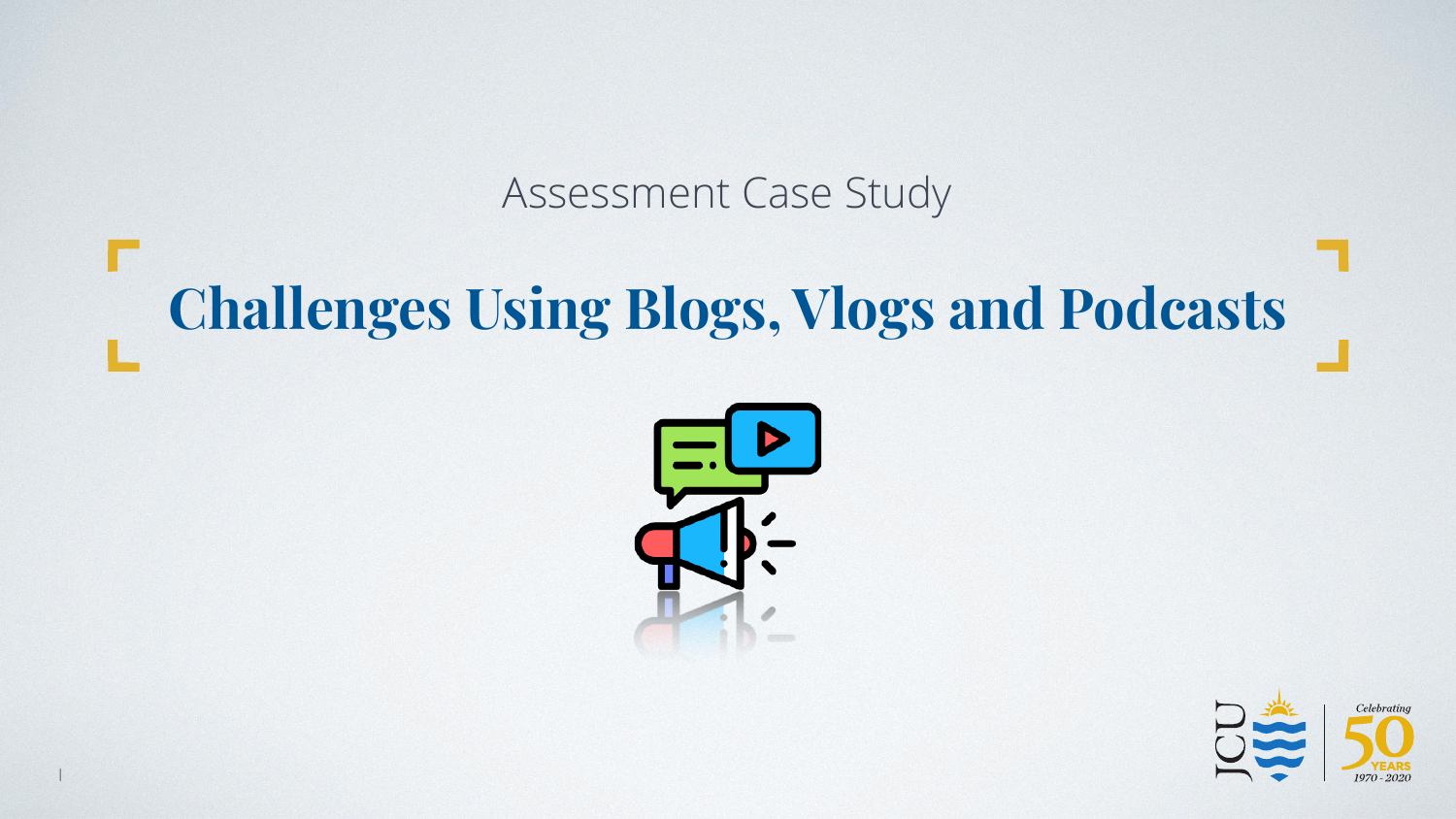## **Claire Hansen and Roger Osborne** - Challenges using blogs, vlogs and podcasts for assessment in a first-year English Literature subject.

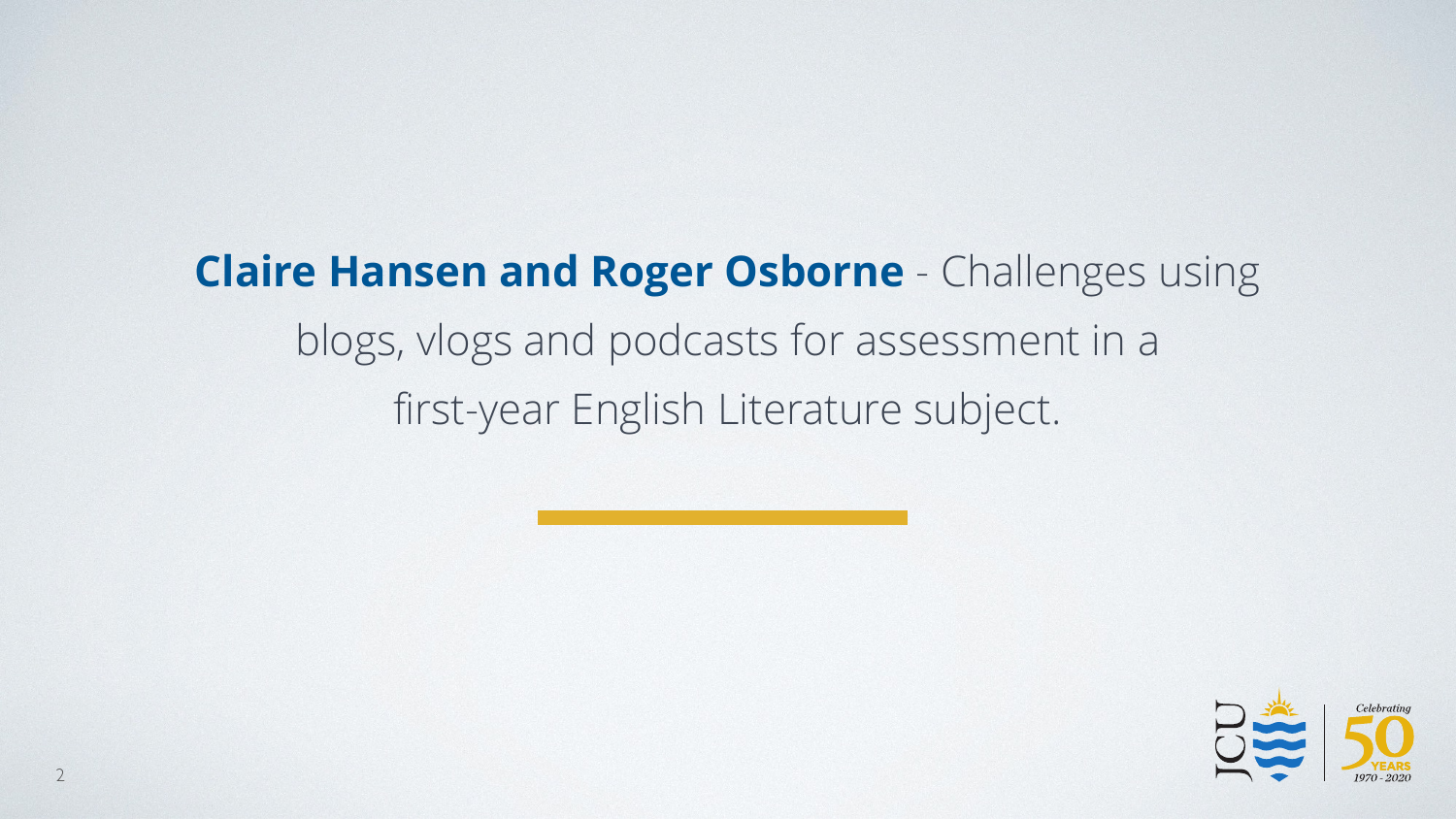### **Overview**

In this JCU snapshot, we consider an innovative subject, designed to give students the opportunity to express themselves in different digital modalities, to make their own choices and to access good amounts of formative feedback.

While the assessment design was promising, the subject coordinators felt the assessment was not as effective as they hoped. This snapshot provides an overview of their design and the challenges they experienced.



**Valid. Fair. Authentic. Continuous. Transparent. Varied Methods.**

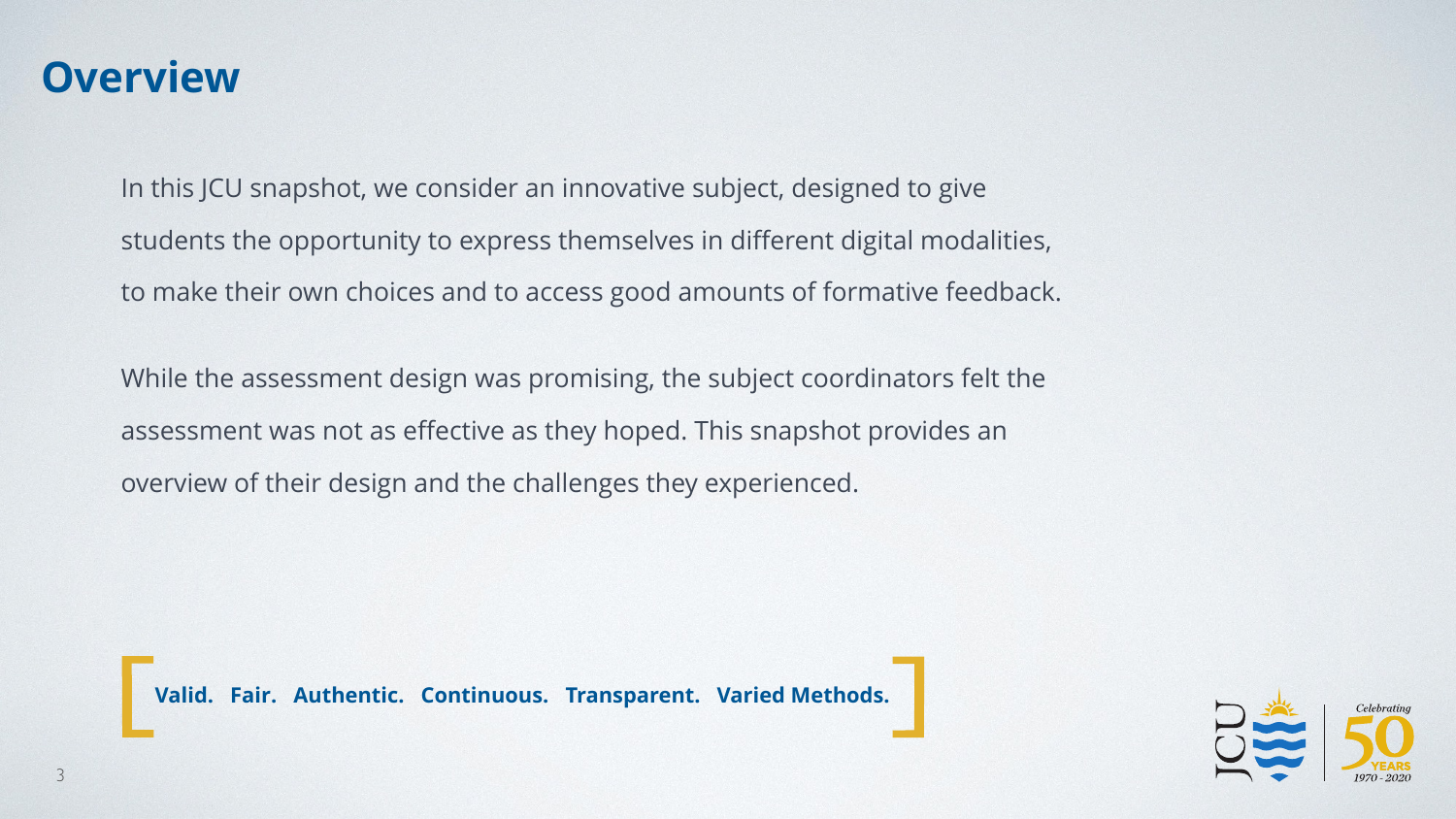### **About this subject**

#### **EL1009 Great books: Epochs and Classics**

**Internal and External Study Mode Townsville and Cairns Campus Co-ordinator Claire Hansen and Roger Osborne Bachelor of Arts, Bachelor of Education**

The aim of this subject is to provide students with an engaging journey through the works of major authors and texts of English Literature.

The coordinators designed an assessment task whereby students created vlogs (video blogs), blogs, or podcasts to express their critical thoughts, to develop their digital writing skills in multiple modalities and to interpret the 'great books' that form the basis of study in this subject.

Additionally, their continuous assessment strategy was intended to provide students with opportunities:

- for guidance (scaffolding) in the way of informal, formative, summative and global feedback.
- to interact with other students in their classes and those studying online or at another campus.

Students are mainly BA or BEd students with a few international exchange and Psych students.

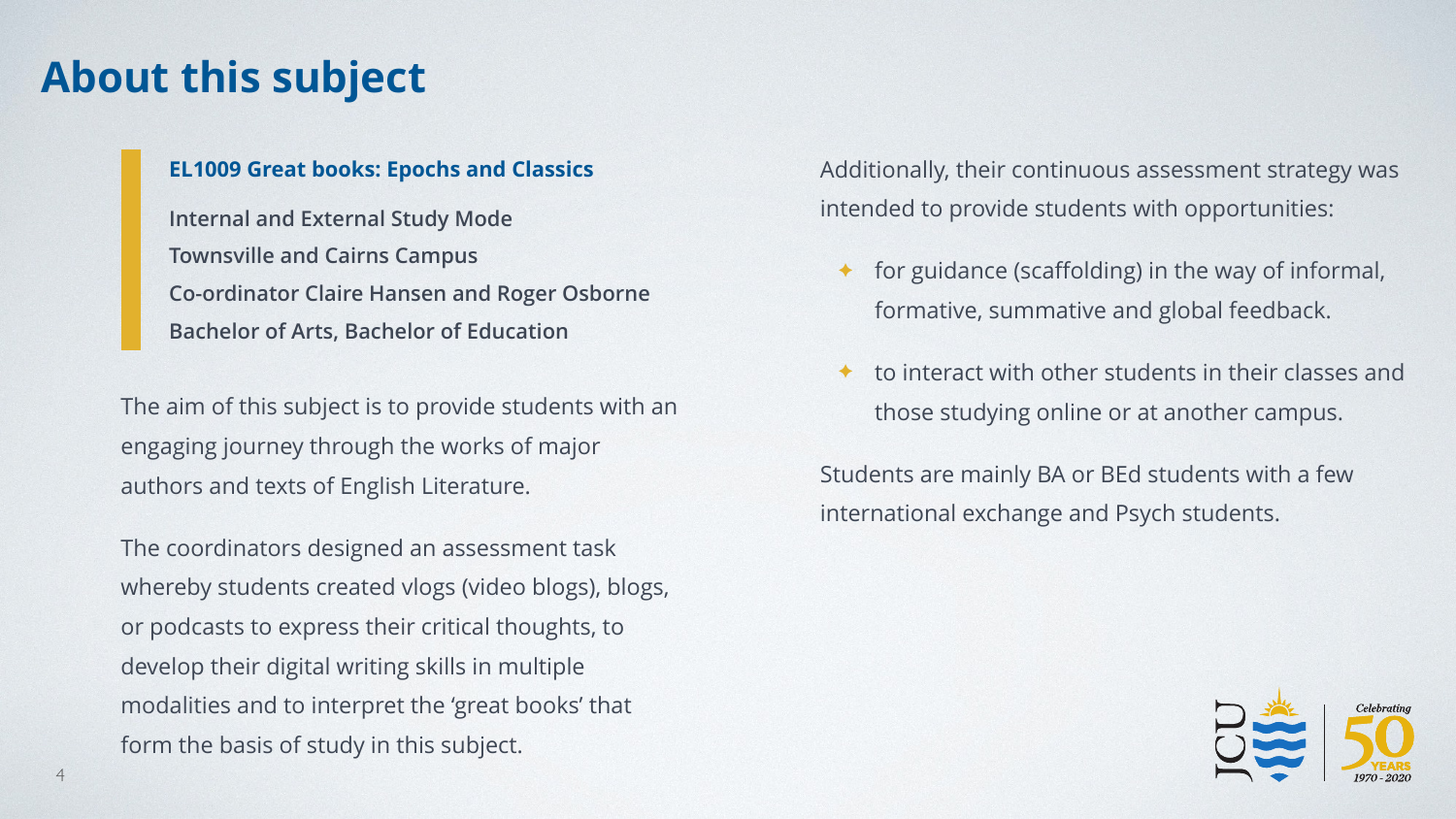### **Learning outcomes**

- Identify the characteristics of a selected text in the context of a major literary period and movement.
	- Apply the method of close reading to the analysis and interpretation of set texts.
- Communicate and have an understanding of the interpretation of literary texts through the production of analytical and argumentative writing; and apply a complex understanding of one set text within its literary movement and period.

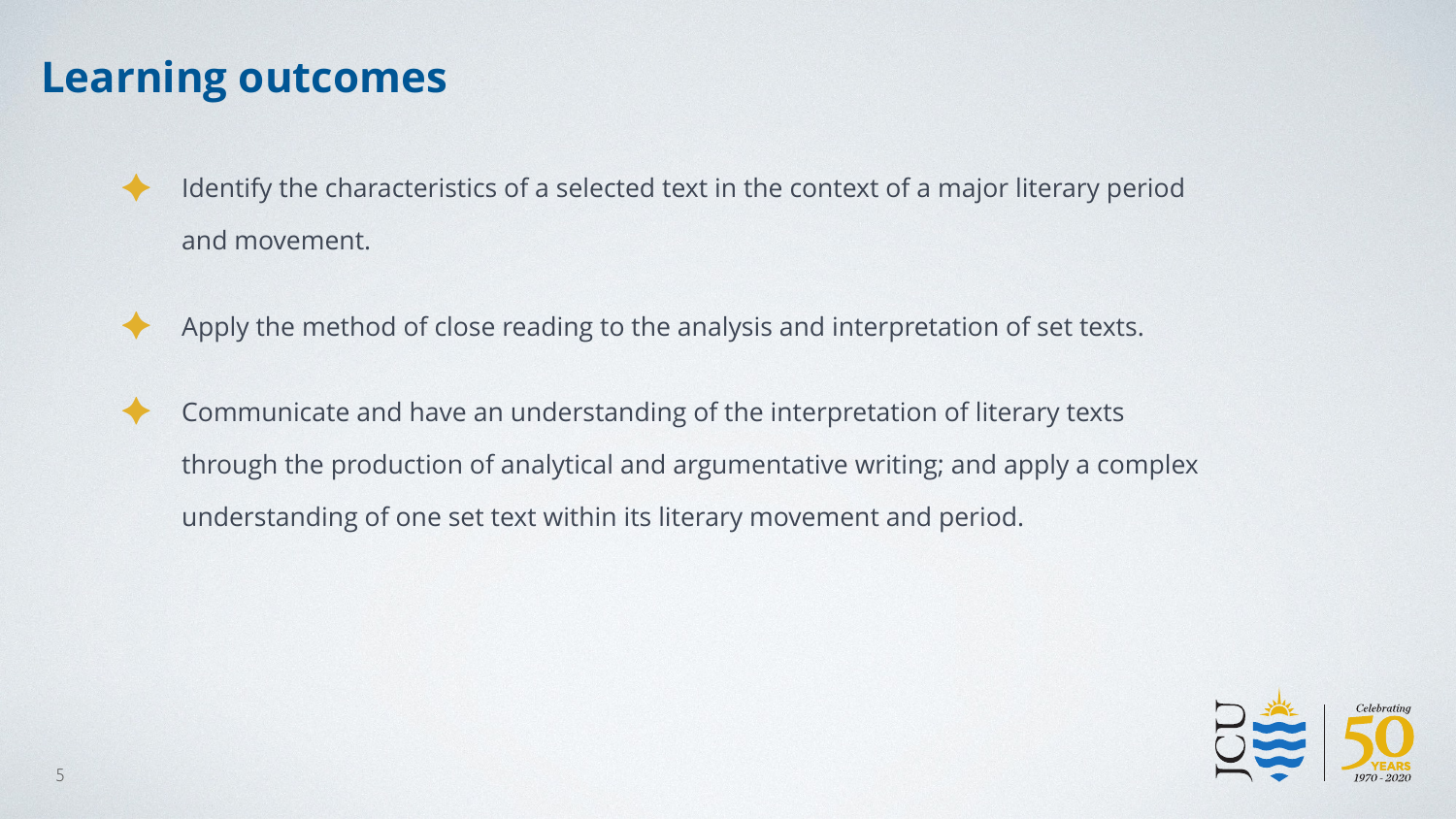### **Assessment task**

#### **Blogs/ Vlogs or Podcasts** (30%)

- ✦ Students write two blogs (750 words) or record two vlogs (video blogs) or a podcast (3 mins) between week 1-7 on a chosen text and post to a WordPress site that has been created for the subject.
- ✦ Students are encouraged to make their posts engaging to readers/ viewers/ listeners through the use of images, graphics, videos and links.
- ✦ Students are also encouraged to respond to each others' posts.
- Finally, students collate their blogs/vlogs/ podcasts into one Word document and submit to LearnJCU for marking.

This assessment task was designed, not only to help students complete their readings and provide feedback in various forms, but also to help students practise applied research skills thereby strengthening their capacity to complete the final essay for the subject.

Additionally, this assessment task provides an opportunity to develop multimodal communication skills and familiarity with contemporary digital communication platforms.

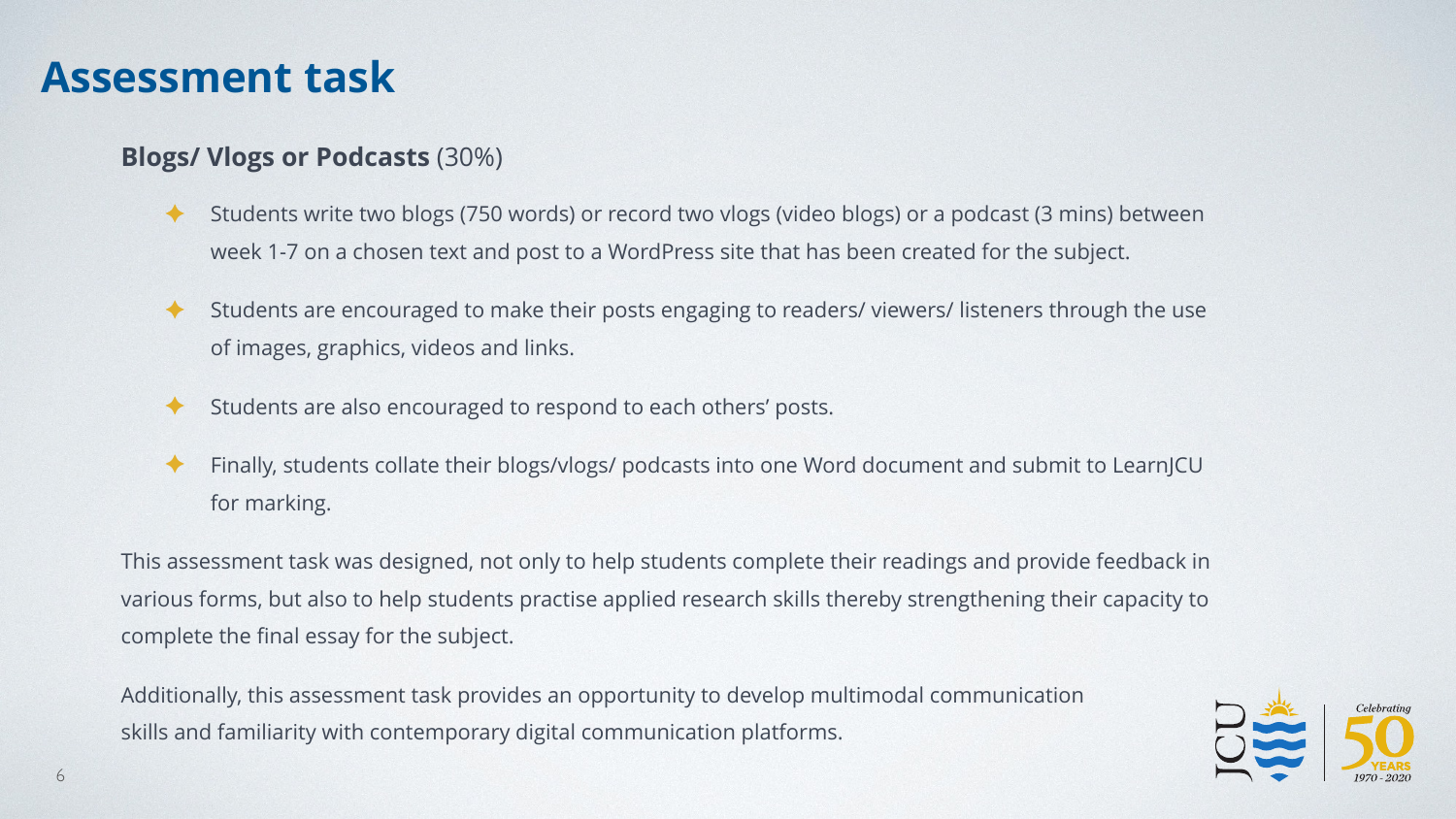### **Challenges**

In implementing this assessment strategy, there were a number of challenges the coordinators raised about the effectiveness of the assessment design.

#### **Challenge 1: Getting the right balance of blogs, vlogs, podcasts**

 $\triangleq$  In the initial implementation, students had to complete 3 blogs/ vlogs/podcasts, however this became difficult to manage for students and with increasing student numbers so it was reduced to 2 blogs/vlogs/podcasts in the second year**.**

#### **Challenge 2: Too many choices for students**

- ✦ Students had choices around the weeks, and thus readings they chose to respond to in their blog/vlog/ podcast.
- ✦ The subject coordinators felt they gave students too much choice and too many moving deadlines for their stage of study (first-year).

#### **Challenge 3: Students confused around submission dates**

- $\triangle$  As due dates were determined by the weeks they chose for their readings, each student had their own unique due date which caused confusion.
- Students often left it a little late to get started and got a bit confused about dates – despite clear instructions and guidance provided.
- ✦ There were multiple due dates students needed to manage – for example there was an additional due date to submit their portfolio of blogs to the LearnJCU platform that was the same for all students. Students had difficulty managing all of these dates.

#### **Challenge 4: Student engagement**

✦ The subject coordinators believed that students would feel more accountability for their work as they were sharing it with other students – however this did not equate to student engagement for all students. Posting responses to other students' work was not compulsory, but encouraged, however, many students didn't engage with the opportunity.

- External students in particular were less engaged the subject coordinators were unsure of students' expectations of engagement for an external online subject.
- Although there are many opportunities for guidance, checkpoints, feedback and continuous assessment, the reading workload was quite high and while some students readily engaged while others were more 'resistant readers'.

#### **Challenge 5: Students' digital literacies**

Some students got a little confused working with Wordpress (a blogging platform) and related platforms (e.g. YouTube, Sound Cloud) which highlights some issues with students' digital literacy levels.

#### **Challenge 6: Workload for the teaching team**

that were relevant.

- $\triangle$  Due to confusion about due dates, there were many student queries to staff.
- Staff had to be aware of students' unique deadlines to manage submission dates and apply late penalties

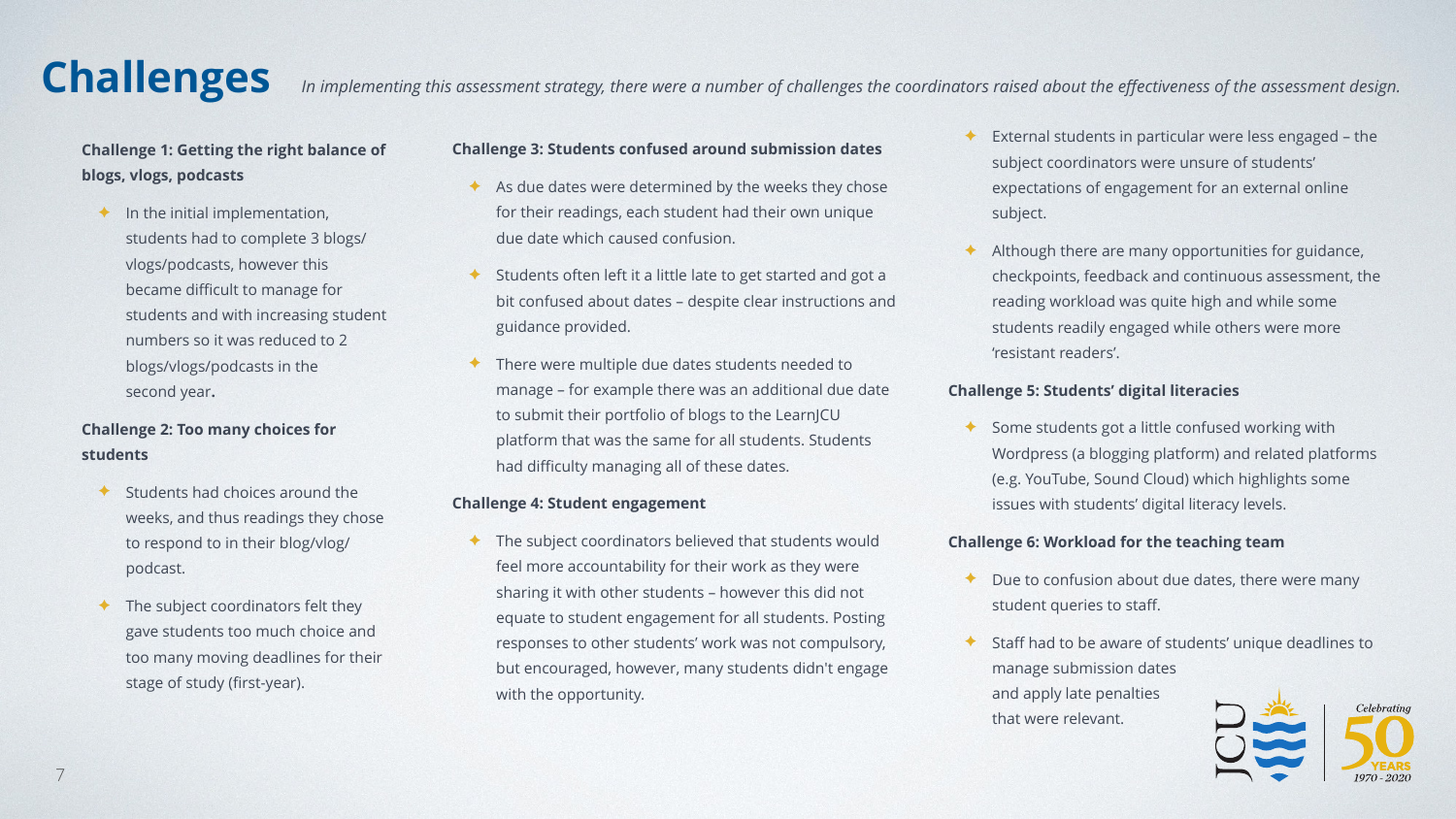### **The next iteration of the assessment task**

The subject coordinators are now using online quizzes to add more checkpoints to ensure readings are completed. This also means students are writing on a broader range of texts. Quiz questions are also shorter and more targeted which is more manageable and clearer for first year students.

This revised approach has mitigated the need for student queries to staff (because there is no confusion on due dates). At the same time, the quizzes are designed to engender more engagement with the readings across the semester. However, this approach also comes with constraints in terms of fostering more creative approaches for expression and collaborative knowledge-making.

In addition, due to Covid-19, in 2020 this subject is running online-only, which means another assessment task (Assessment 3: Proposal Presentation) now requires use of technology for recording and publishing a presentation that is usually given live. Reducing the technological requirements of Assessment 1 balances this in a more manageable way for students.

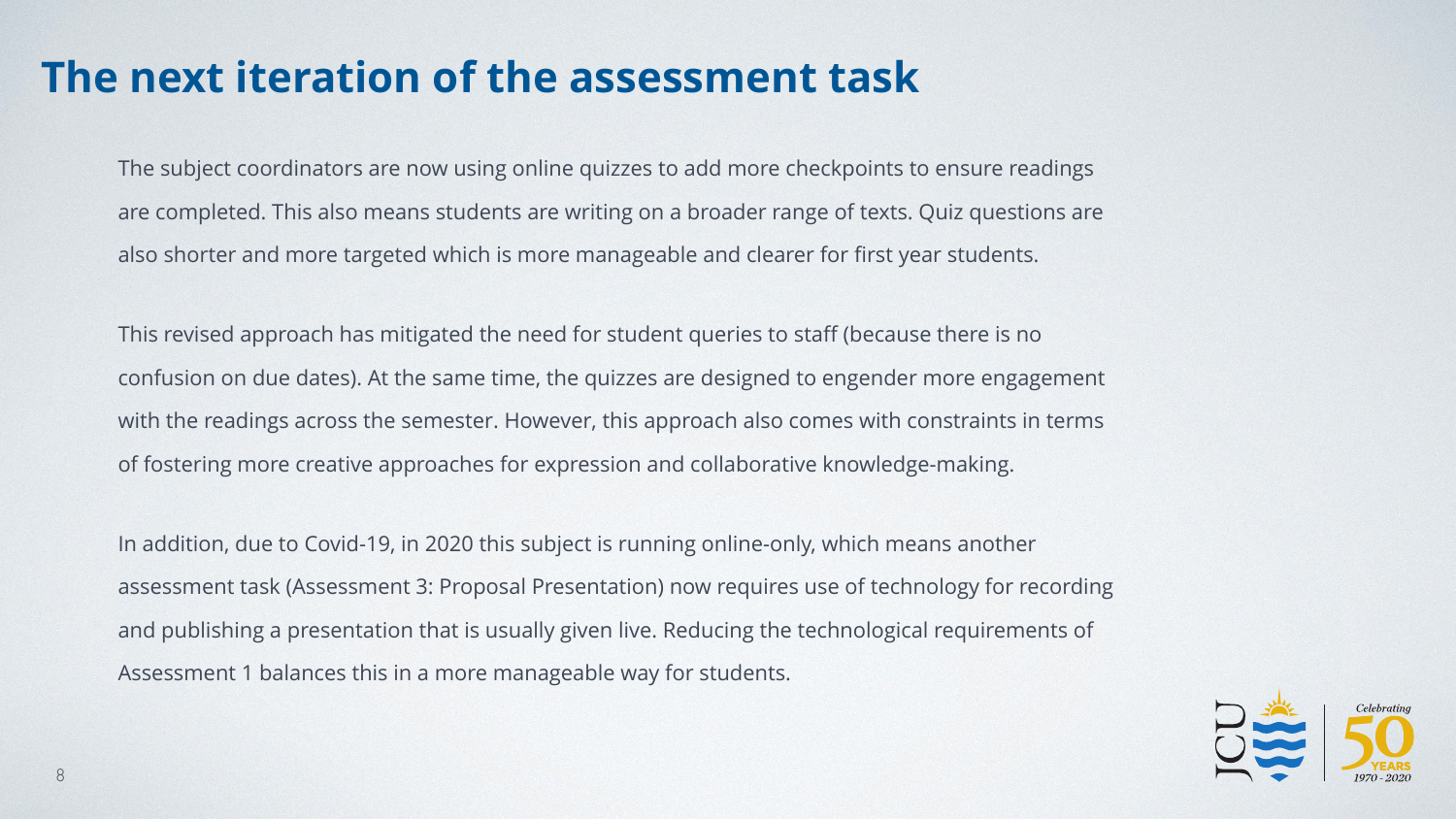### **Technologies**



✦ YouTube/ Sound Cloud

✦ Storymap JS